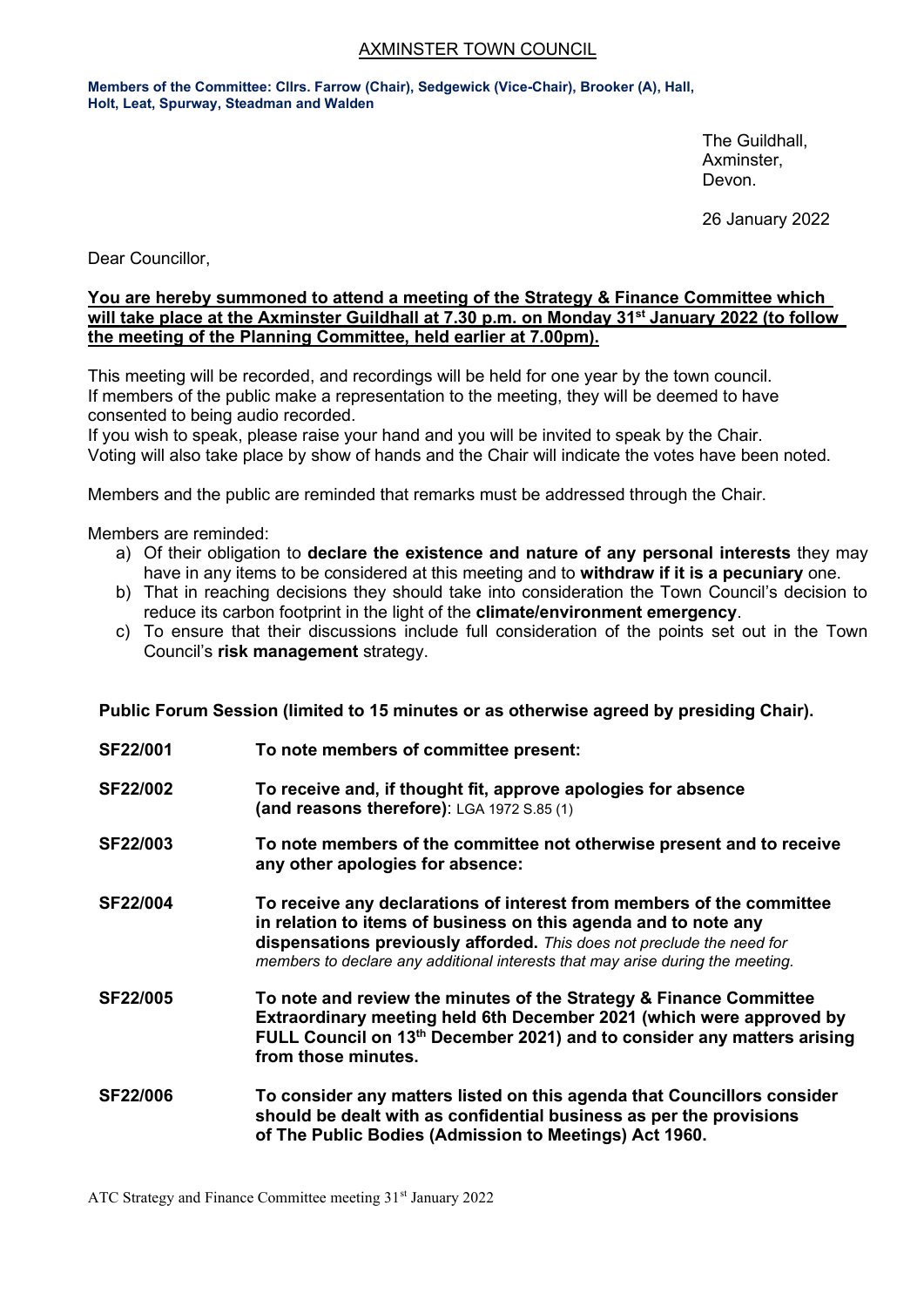# **SF22/007 To consider matters pertaining to Council's Risk Management and Assessment procedure/protocol:**

a) To consider principles of Local Authority Risk Management & Assessment and to understand what is required of a smaller authority in relation to the Annual Governance and Accountability Return (AGAR) submission 2021-22.

b)To consider training needs for Councillors and staff members to ensure Council's obligations and duties in this respect are achieved and recorded.

c)To consider timetable for Risk management and assessment review prior to financial year end.

d) To consider next steps in undertaking a comprehensive risk management analysis for Axminster Town Council.

e)To consider proposal that Council indemnifies itself against potential Cyber Risks by way of an insurance policy.

f) To consider and review Town Council's Financial Investment/Deposit Strategy (as per FSCS guidelines/regulations for Smaller Local Authorities).

# **SF22/008 To consider matters pertaining to Financial matters:**

a)To consider whether the Town Council should apply to the EDDC Support Grant Fund and create a "town-based" support fund for the benefit of local residents which the Town Council would

be responsible for administering and distributing.

b)To consider the Town Council's Local Procurement Policy (being mindful of the limitations of the Council's extant Financial Regulations)

c)To consider whether the Town Council should make an application to the OPCC Community Grant Scheme towards the costs of providing security and CCTV for projects across the Axminster parish.

d)To consider Council's financial contribution towards the cost of events (to be determined) which celebrate the forthcoming Platinum Jubilee of Her Majesty The Queen in June 2022. (**Council has been asked by the Lord Lieutenant of Devon to provide details of events planned).**

e)To consider the matter of Accounting Software specific to small local authorities for the day-today accounting functionality of the Town Council; Locum Clerk to provide comparative quotes and provide a report on options available to the Council (which conform to the requirements of the Local Audit and Accountability Act 2014, the Accounts and Audit Regulations 2015 and the Accounts and Audit (Coronavirus) (Amendment) Regulations 2020)

f) To consider the Council's Forward Plan for capital and revenue expenditure in 2022-23 as set out in the Budget and Precept Financial projections previously considered and to consider a timetable for said expenditure.

g)To consider update on the Council's Asset Register re-assessment and re-valuation project and to agree a way forward, both for the 2021-22 AGAR and for future accounting periods.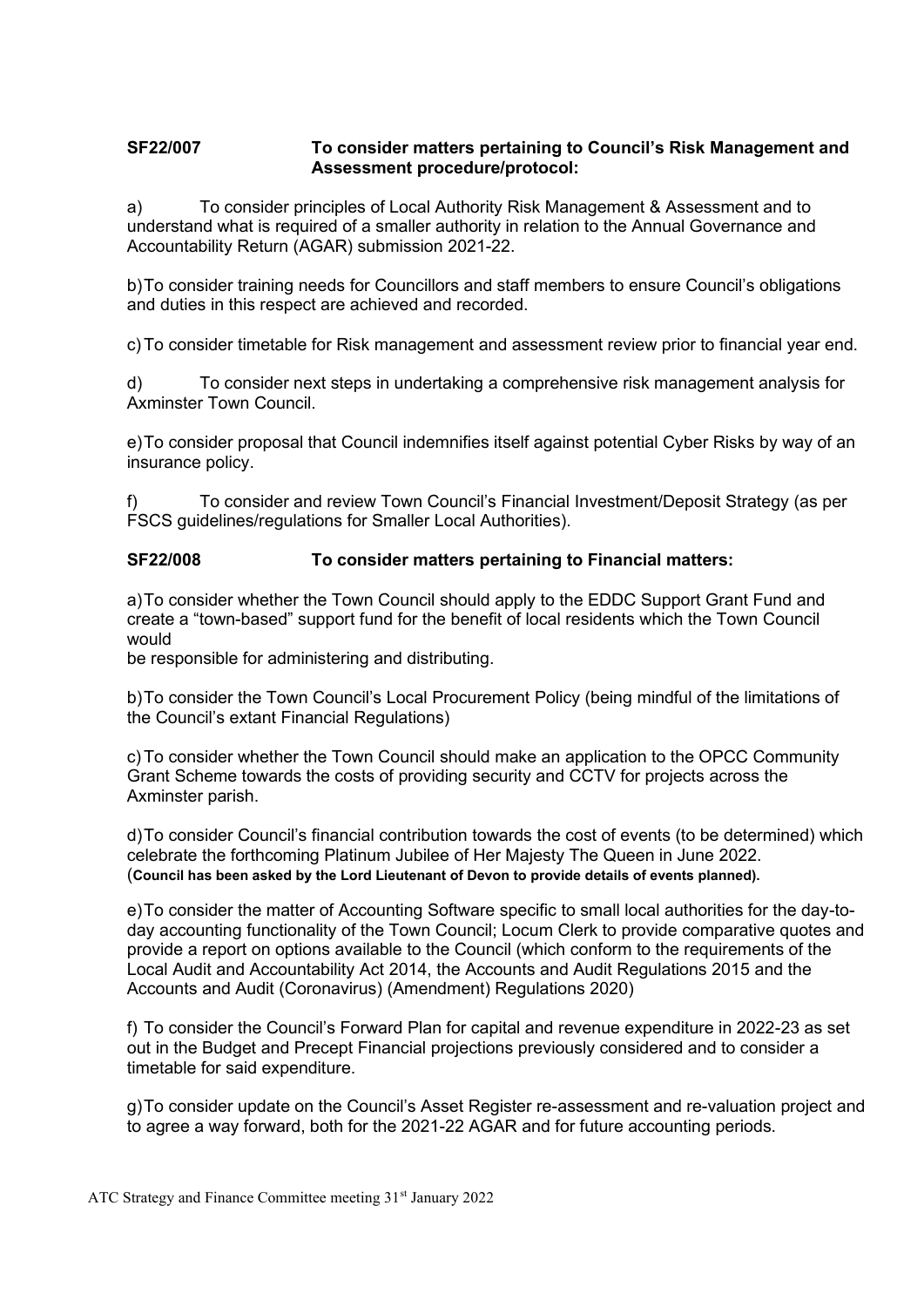#### **SF22/009 To consider matters pertaining to Council's building and land assets:**

a)To consider whether such matters should be considered and dealt with by this committee or by the Operations Committee (S&F Comm. incorporates the historic Building and Finance Committee but other matters involving buildings are often dealt with by Operations Committee as amenities).

b)To receive update from Locum Clerk on the ongoing building survey/valuation exercise.

c)To consider matters pertaining to Jubilee Field recreation area/green space and to develop a Forward Plan for this amenity/asset.

# **SF22/010 To consider matters pertaining to Council's digital presence and community engagement protocols:**

# **SF22/011 To consider matters pertaining to Strategic policy and delivery:**

a)To consider whether Council wishes to meet in FULL (and committee) session in August annually.

b)To consider timetable and methodology for review (and/or revision) of Council's extant Standing Orders and Financial Regulations, to include Scheme of Delegated Authority for Chairs and Proper Officer.

c)To consider timetable and methodology for the review (and/or revision) of the Town Council's other Policies.

d)To consider whether the Town Council wishes to develop closer links and relationships with the Axminster Chamber of Commerce organisation (which incorporates the Totally Locally Axminster group, and – by default – the Action in Axminster Working Party group).

e)To consider matters pertaining to developing the Axminster Town Council Strategic Plan 2022-2025(6).

f) To consider matters pertaining to the review of Council's emerging/developing Emergency plan

### **SF22/012 To consider any matters considered as urgent by presiding Chair for discussion/notation only:**

*If appropriate, Vice-Chair to propose that under the provisions of the Public Bodies (Admission to Meetings) Act 1960, (as amended by the Local Government Act 1972 the public, (including the press) be excluded from the meeting as publicity would be prejudicial to the public interest by reason of the confidential nature of the business to be transacted.*

#### *Continued overleaf*